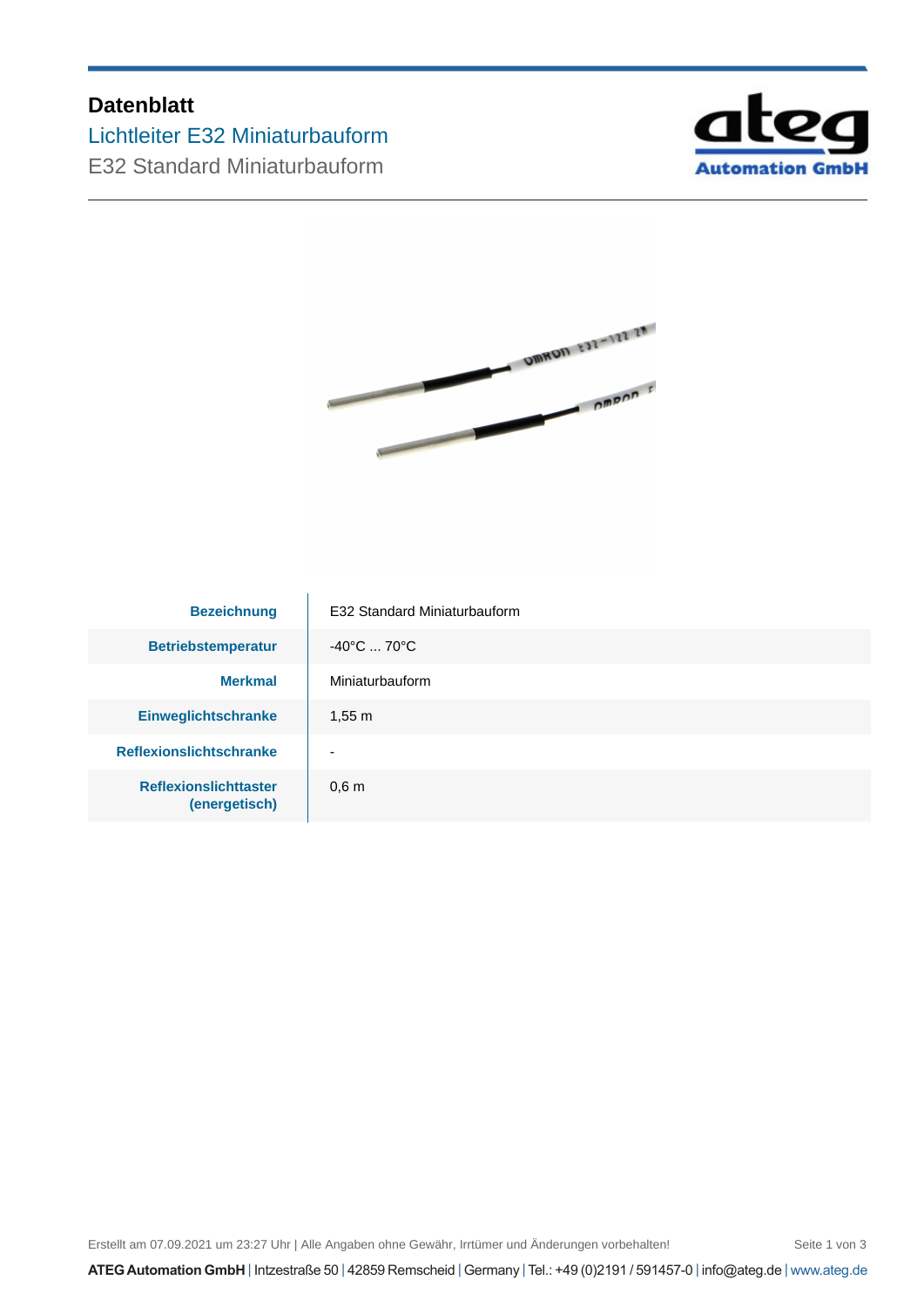# **Datenblatt**

Lichtleiter E32 Miniaturbauform

E32 Standard Miniaturbauform



## **OMRON**

# **Square shape fiber sensor heads E32-ETS14R-1**

## **Through-Beam Fiber Unit**

- Square shaped housing, 4 mm thick side-view housing
- High-flex fiber with bending radius 1 mm
- Fast and easy installation on flat surfaces
- Modified E32-ETS14R with M3 thread instead of 2.1 mm holes



## **Ordering information**

| Size | Shape      | Fiber                                            | Order<br>. code                   |
|------|------------|--------------------------------------------------|-----------------------------------|
| mm   | rough-beam | $-$<br>າ 2 dia<br>.<br>Hıat<br>tibers.<br>า-flex | 1 2 M<br>ETS14R-<br>roc.<br>E32-I |

## **Specifications**

| Use with                   |               | E3X Fiber Amplifier family       |  |
|----------------------------|---------------|----------------------------------|--|
| Temperature range          |               | $-20^{\circ}$ C $ +60^{\circ}$ C |  |
| Sensing distance (mm)      |               | $ST = 480/SHS = 180/HR = 360$    |  |
| <b>Fiber length</b>        |               | 2 <sub>m</sub>                   |  |
| Free cut                   |               | Yes                              |  |
| Permissible Bending radius |               | R <sub>1</sub>                   |  |
| <b>Material</b>            | Head          | Aluminum                         |  |
|                            | Fiber         | <b>PMMA</b>                      |  |
|                            | <b>Sheath</b> | Polyethylene coating             |  |

## **Dimensions**





**OMRON** 

Erstellt am 07.09.2021 um 23:27 Uhr | Alle Angaben ohne Gewähr, Irrtümer und Änderungen vorbehalten! Seite 2 von 3

**1**

**ATEG Automation GmbH** | Intzestraße 50 | 42859 Remscheid | Germany | Tel.: +49 (0)2191 / 591457-0 | info@ateg.de | www.ateg.de